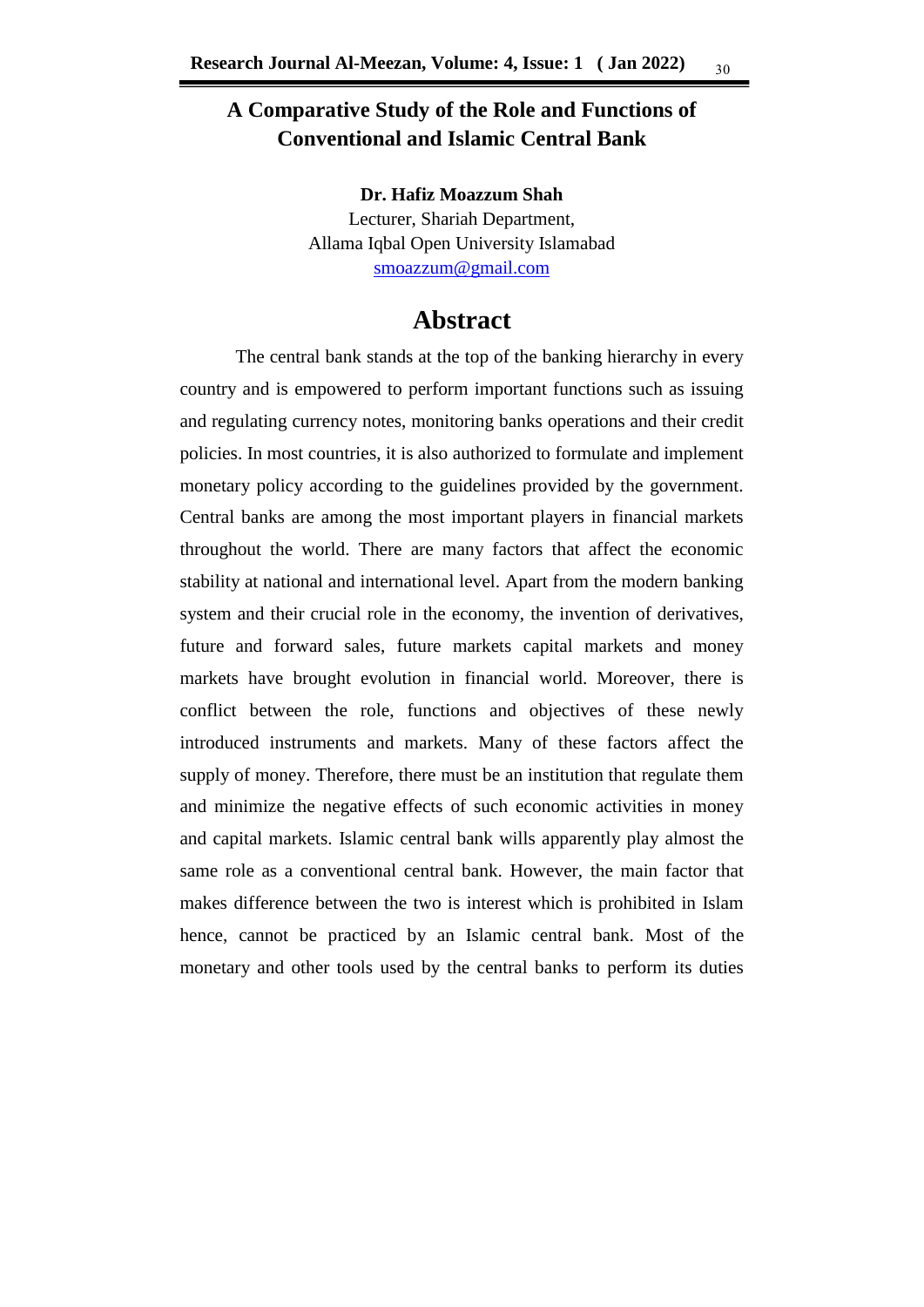and carry out its functions include *Riba*. Thus, an Islamic central in a modern economic system has to achieve the same objectives and perform same duties as a conventional bank performs. However, it has to use tools other than those generally used by a conventional central bank. This article proceeds with understanding the concept of Islamic central bank. The second part discusses the functions and role of an Islamic central bank to determine that how it is different from a conventional central bank. The last part consists of some important findings of the research

**Key words:** Central bank, Islamic Central bank, conventional bank, comparative study

### **The Concept of Islamic Central Bank**

Various contemporary Muslim scholars have defined Islamic central bank.

Dr Umar Chapra says:

*"It should be an autonomous government institution responsible for the realization of the socioeconomic goals of the Islamic economy in, and through, the money and banking field*" 1

This definition says that an Islamic central bank must be an autonomous body and is responsible to achieve the socioeconomic goals through money and banking field. This is the definition of a central bank by highlighting the goals and objectives of central bank. If we compare this definition with the definition of a conventional bank, we can assume that this is not a clear comprehensive definition. The definition of a conventional bank is: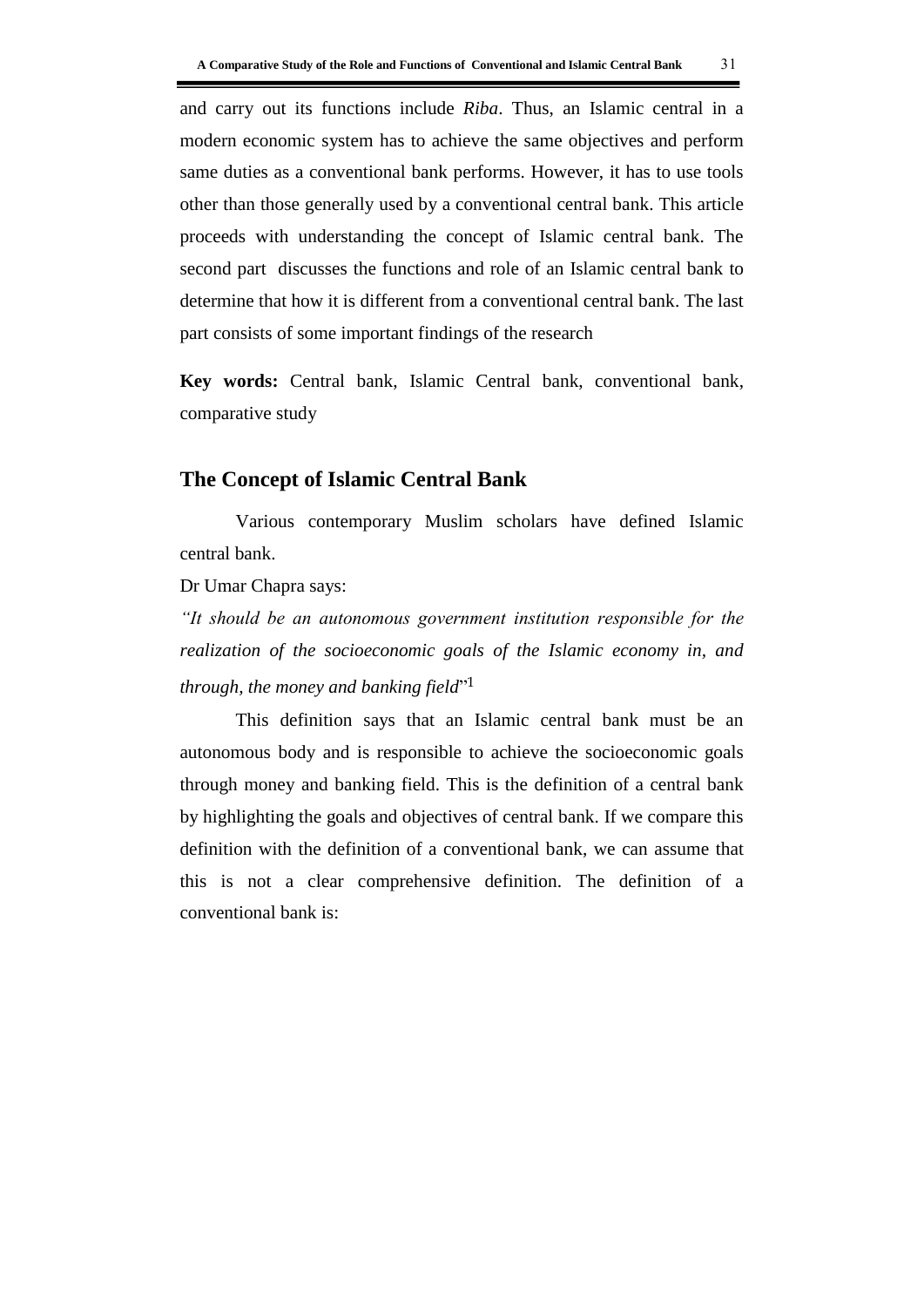"It is the institution that undertakes the responsibility of issuance of the banknote and ensures, by various means, the soundness of the banking system. It is (also) entrusted with supervision over the credit policy of the country as these policies have important impacts on the economic and social system"<sup>2</sup>

This definition is better and depicts a complete picture of the central bank. The definition of conventional bank may be applied to the Islamic conventional bank, as an Islamic central bank undertakes all the responsibilities mentioned in the definition of the conventional bank.

For example, in the definition of conventional bank it is mentioned that this institution undertakes the responsibility of issuance of currency and ensures the soundness of the banking system using various means. This concept does not contradict with shariah principles and does not violate any shariah rule. Moreover, the role of a central bank mentioned in this definition is also expected from an Islamic central bank in the modern economic system. Thus, the concept of a central bank is same as of a conventional central bank.

However, what make difference are the tools used and ways that are practiced by the central bank. Once we are convinced that the concept of a central bank is same in both Islamic and conventional monetary system, then the definition presented by Zakki Shafi is more comprehensive and clearer.

#### **Analysis of the Definition**

Yet we can deduce the most important characteristics of a central bank from the definition of Dr Umar Chapra.

Firstly, it must be autonomous body. It means it must maintain its internal management system and governing body. This is necessary to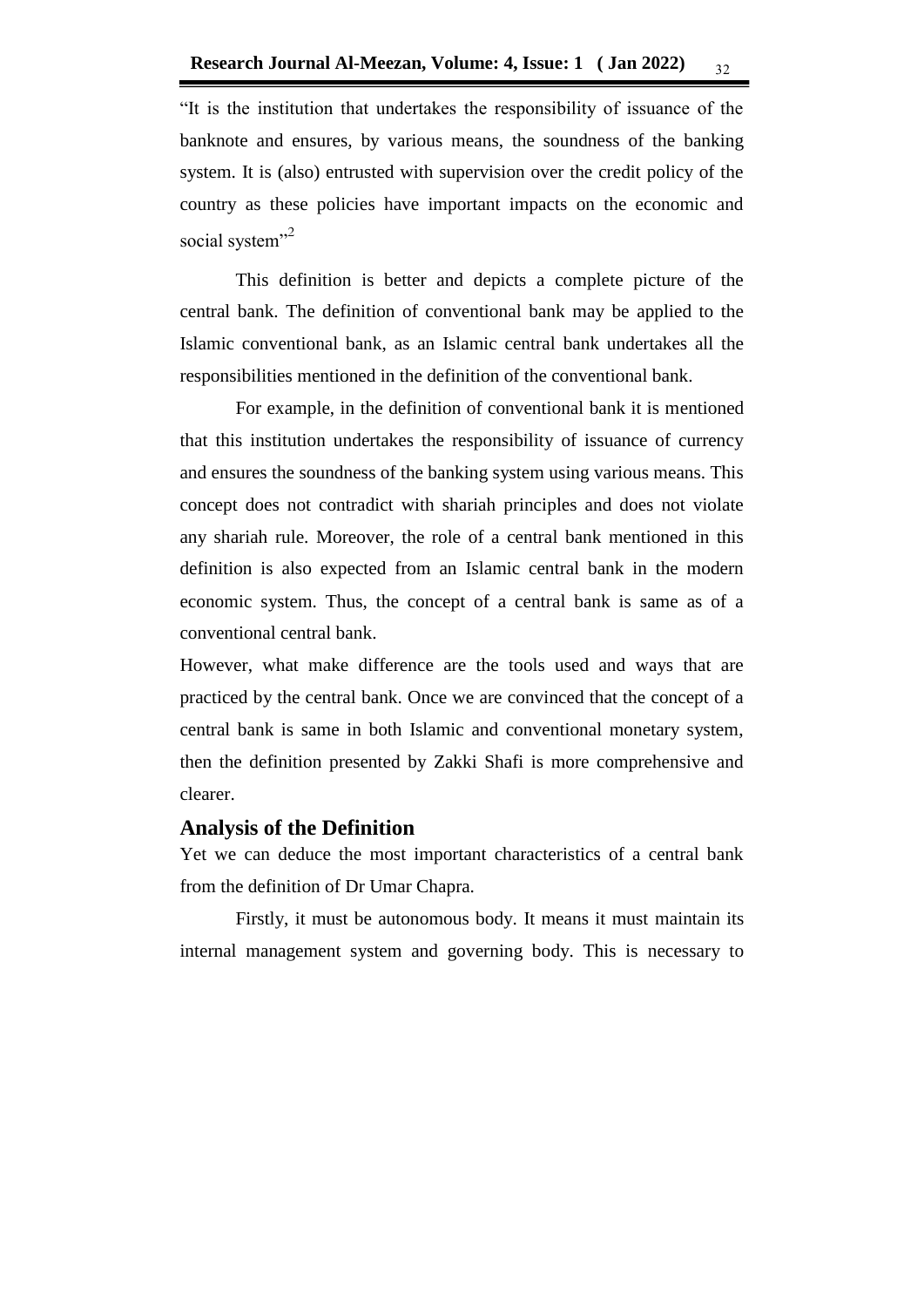ensure the efficient performance of the Islamic central bank. Moreover, it must be an independent body. This is a necessary condition for an Islamic central bank to perform its duties and take decisions in the best interest of the economy and there must not be any type of political interference or pressure from any other government authority.

To ensure its independence in taking decision, it must have its own resources and income sources. These sources may be in the form of remuneration received by the central bank against different types of agency and other services to government and other banking institutions. It may also invest the funds received from commercial banks as reserve ratio on the basis of *Musharakah* or *Modaraba* and get its share of profit from such investments.

Secondly, it must be a public entity owned by the government. The reason why it must be owned by the government is that it performs an important duty of issuance of currency. All the Muslim Jurists are unanimous that authority of issuance of currency in Islamic economic system must remain with the government and it must have a monopoly over it. Any private entity must not be allowed to issue currency as this will lead to economic instability. The famous Muslim historian and Jurist Ibne Khaldoon says:

*"The head of the state is charged with repairing of coins and is responsible to save them from any type of loss or damage."3 We have shed light on this issue in detail in second chapter under the topic "issuance of currency."*

According to Imam Ahmad coins must be minted in Islamic minting house with the permission of the head of state because if public is allowed to mint the coins it will lead to harm to them.<sup>4</sup>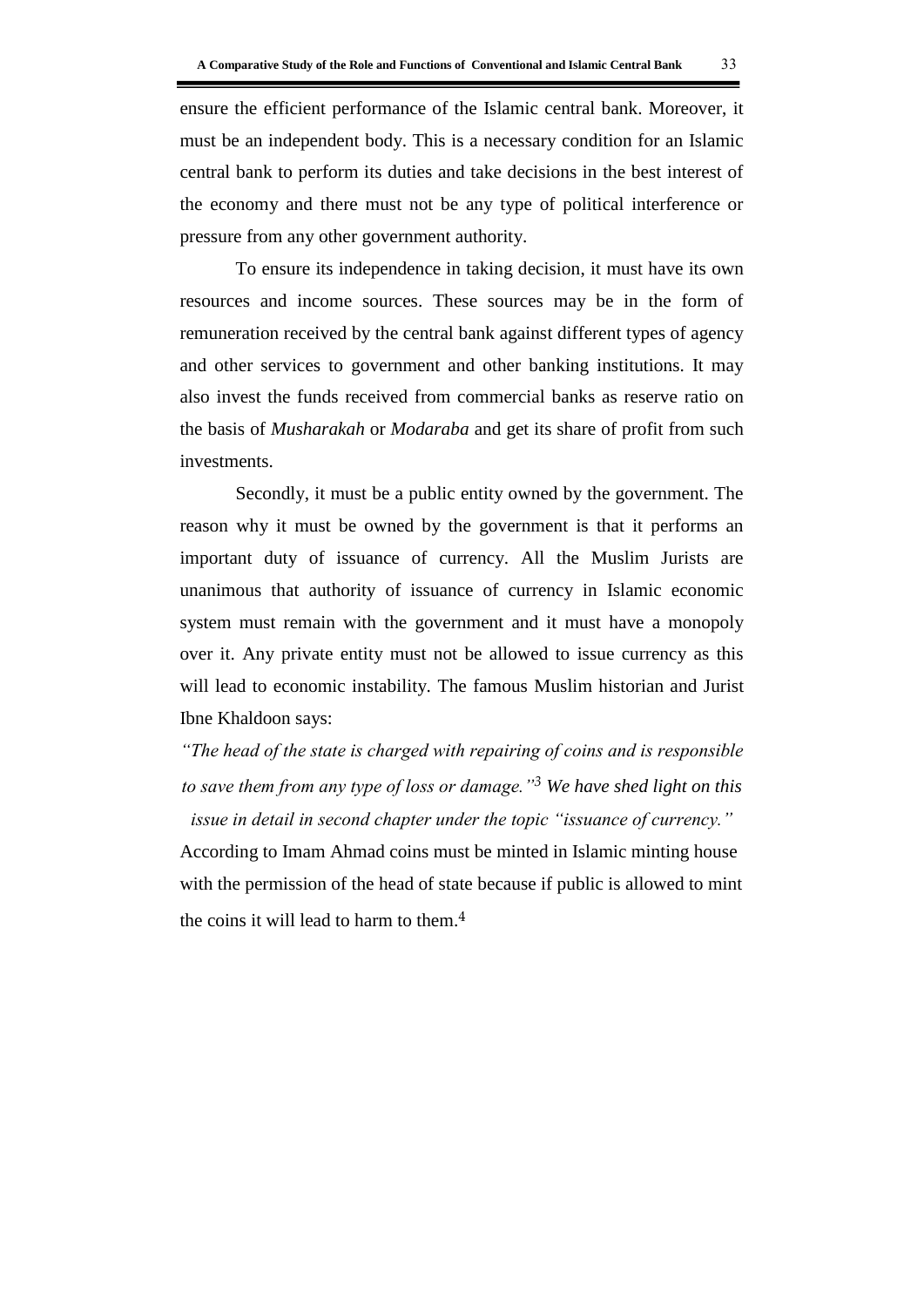Another Muslim jurist of Hanbali School of thought Imam Ibne taymiyyah is of the view that the head of the Islamic state is responsible for minting of coins for the people.<sup>5</sup>

Moreover, it has to formulate and implement policies to achieve the objectives of socioeconomic goals. These objectives cannot be achieved by a private entity.

Thirdly, what can be deduced from this definition is that there must be only one institute entrusted with the authority of issuance of currency. This is because more than one institute cannot formulate and implement the policies. It will be difficult to formulate and implement harmonized policies if there is more than one institute performing same role. However, the central bank may be allowed to establish branches in various regions and regions, in order to facilitate and perform its duties through division of tasks and responsibilities.

# **Functions and Role of an Islamic Central Bank**

The functions of a conventional central bank have been mentioned above. The Islamic central bank will play almost the same role and carry out same functions. Dr Umar Chapra says

*"Like all central banks, the Islamic central bank should be responsible for the issue of currency and, in coordination with the government, for its internal and external stability. It should act as banker to the government* 

*and the commercial banks"6*

The main role and assumed functions of an Islamic central bank are same as of a conventional central bank. Islamic central bank will coordinate with government to take steps to ensure internal and external economic stability. It will be responsible for issuance of currency keeping in view the economic condition and monetary policy requirements.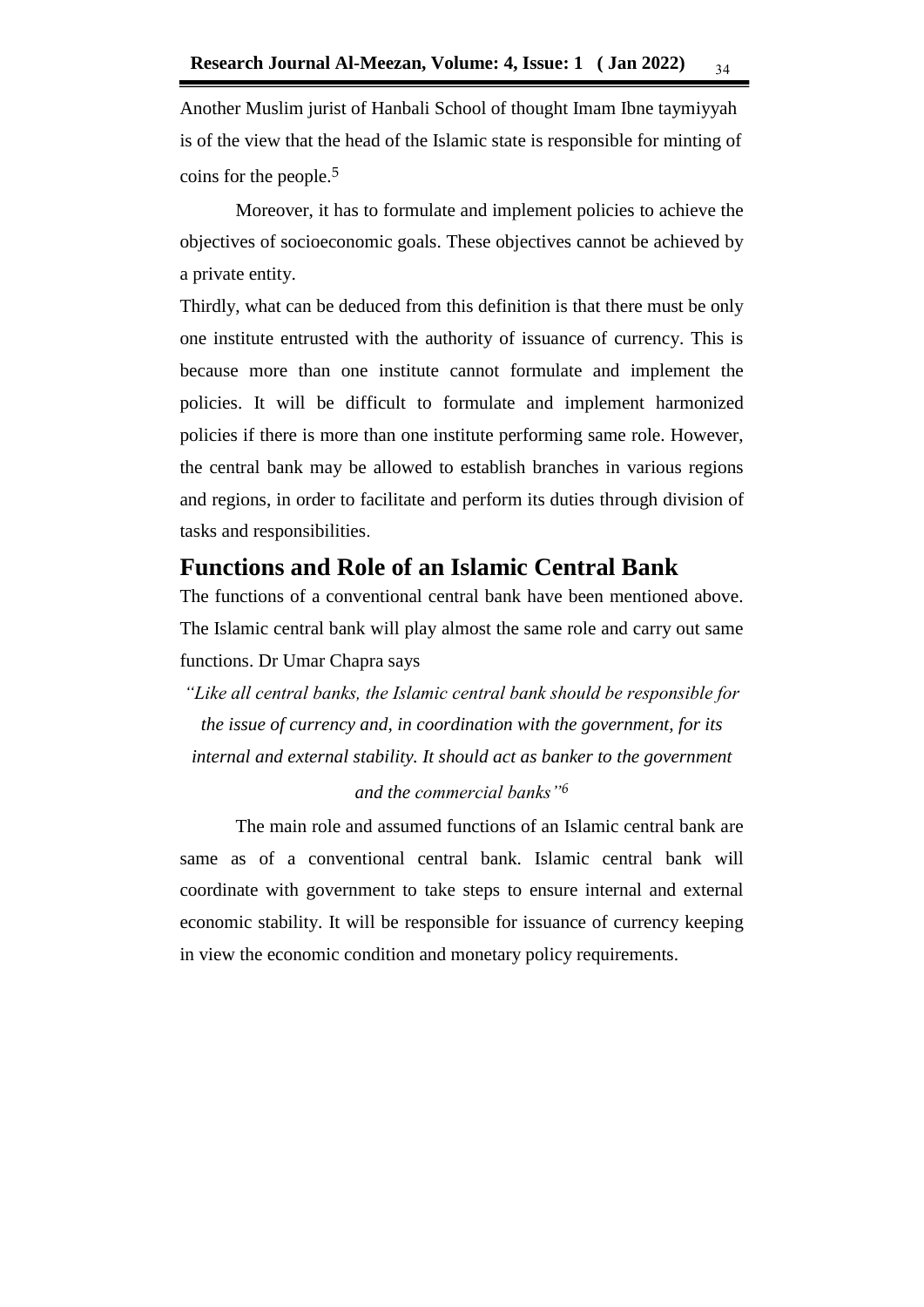It must act as banker for banks and must make necessary and suitable arrangements for settlement of debts and clearance of checks. It will also take all necessary measures to supervise the commercial and specialized banks. It will ensure the soundness of all banking system. We will discuss the supervisory function of the central bank in detail.

#### **Supervisory Function of an Islamic Central Bank**

The main objective of a central bank's supervision over the banking system is to ensure the safety of the interest of the general public and the bank's share holders. The central bank takes steps and issues instructions to save the commercial and specialized banks from default risk.

The risks, faced by any business, are primarily related to the nature of that business. Islamic banking has a different nature from the nature of conventional banking. The basic difference is that the relationship of a conventional bank with his customer is a loan based relationship. The bank does not share the risk of loss with the customer. There is only risk of default or bad debts. As for as the Islamic banks are concerned, the relationship between bank and customer is based on investment and risk sharing. The investment activity represents the core and essence of its nature and is a backbone of Islamic banking system. The investment activity has a methodology and mechanism of action that is different from the methodology and mechanism of the loan based system on which the conventional banking system activity depends. The nature of relationship of a supervisor, like central bank, with both banks through these two different activities is different in terms of its nature, methods and provisions. This difference in the nature of the investment activity and the nature of the supervisory relationship with its customers in the Islamic bank results in existence of different types of risks that an Islamic bank may be exposed to.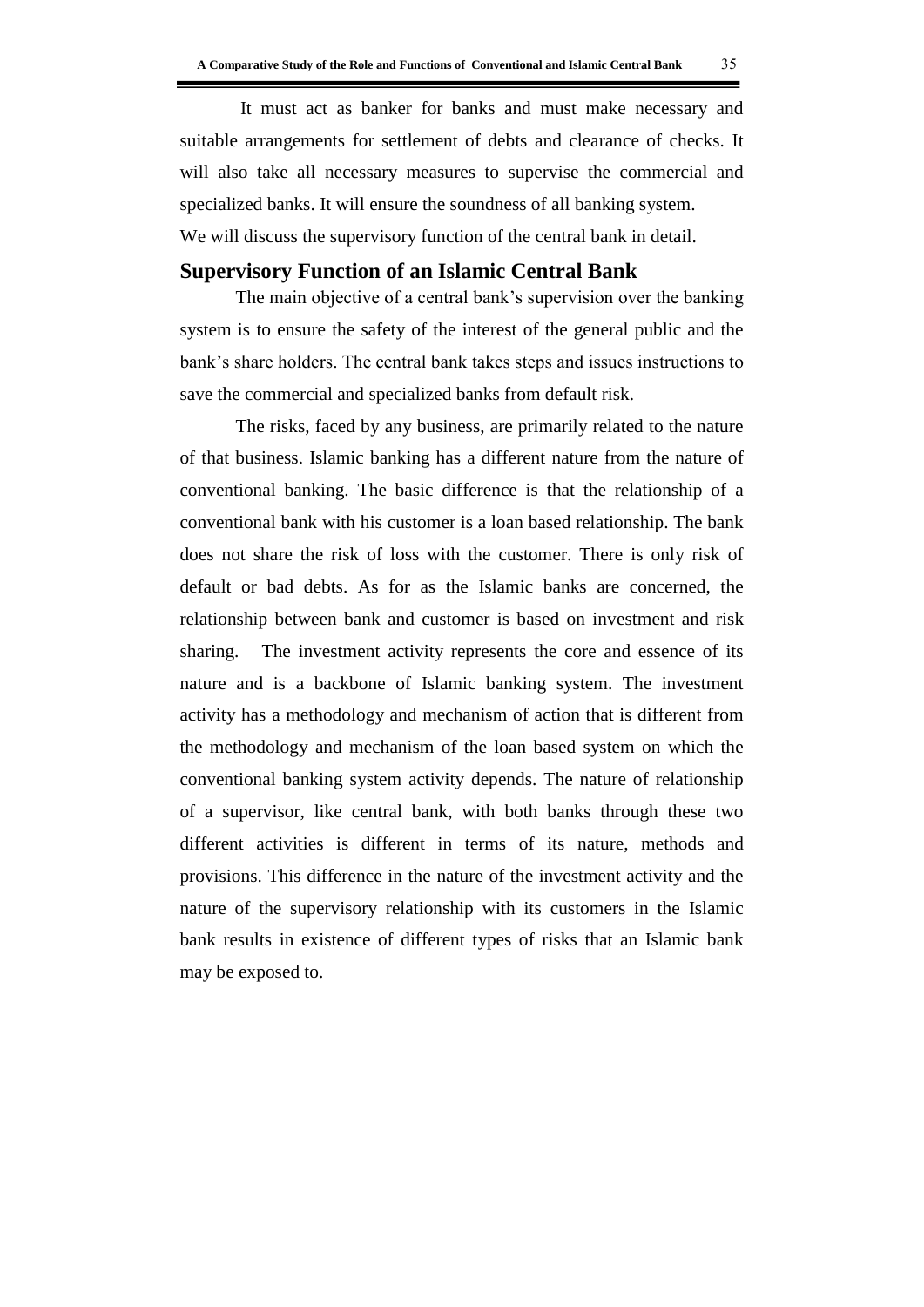The customer himself may be a source of many risks for bank if he does not have the required level of administrative and investment experience essential to ensure the efficient and successful implementation of the project. Moreover, if he lacks proper professional conduct of business necessary to preserve the bank's funds from any loss, it will be a risk for Islamic bank. These types of risks arise due to the nature of relationship between an Islamic bank and his customer. This relationship is based on profit and loss sharing. Unlike the loan based relationship that makes the conventional bank safe from these types of risks, because the amount given to customer is a debt owed by the customer that must be repaid to the bank in all cases. On the other hand, funds provided to the customers of Islamic bank are not guaranteed. There is risk of loss which the bank has to share with the customer.

Since the nature and level of the risks to which the Islamic banking business is exposed to is different from the nature of the risks to which the traditional banking business is exposed to as mentioned earlier, and since the Central Bank establishes its methodology of supervision on the basis of this nature of risks, the methodology of supervision for conventional banks must be different from the Islamic banks. A methodology adopted for conventional banks cannot be considered appropriate for Islamic banks, and the methods that the Central Bank relies on to reduce these risks are not suitable for achieving this goal in the case of Islamic banks.

### **Credit Guarantee Policy of Central Bank for Islamic Banks**

The central bank issues instructions to commercial and specialized banks to ensure the guarantee of the loans given to customers in the form of collateral or pledges. This policy, if applied on the Islamic banks, is not suitable for controlling the risks of Islamic banking, except in the event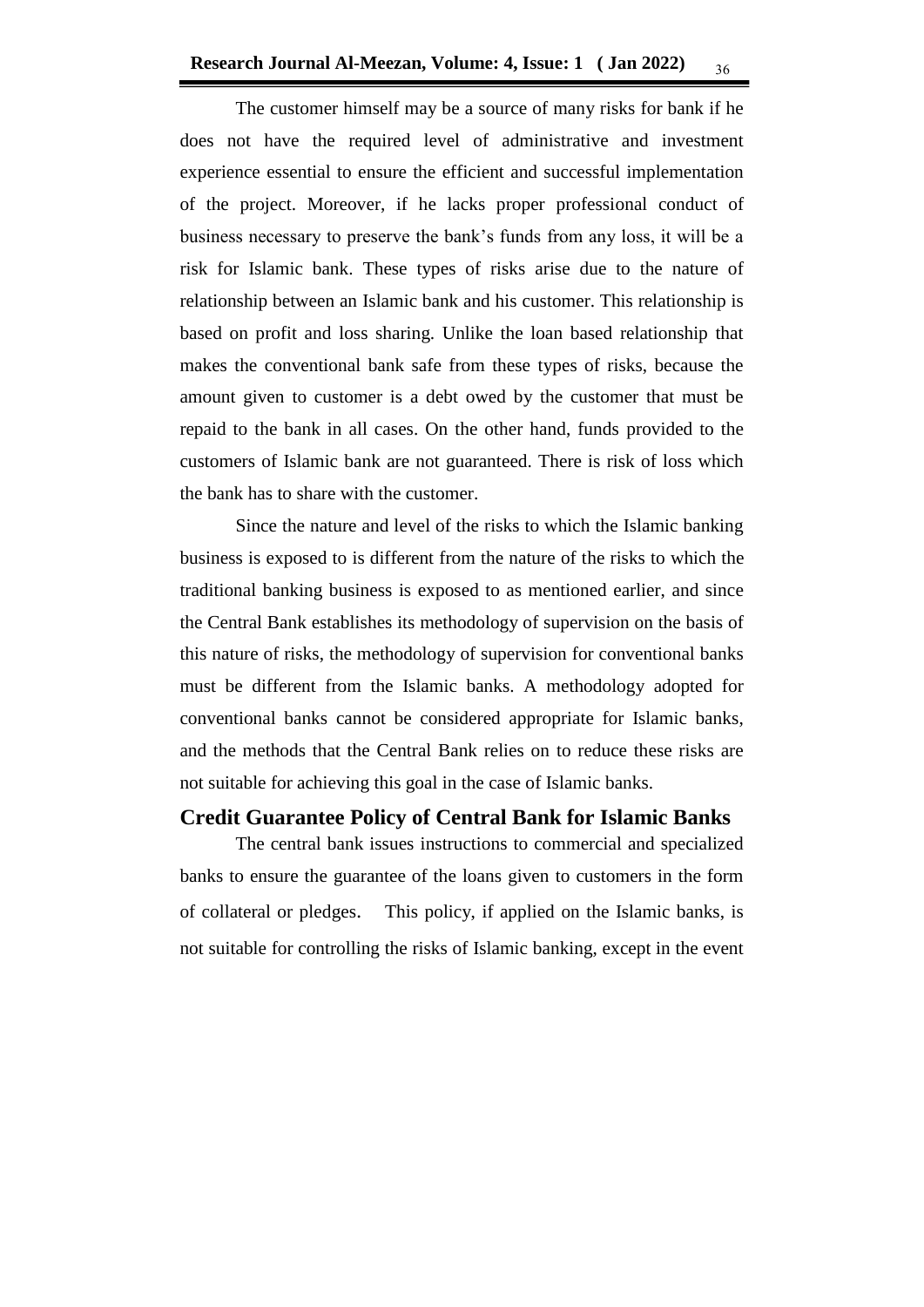that the relationship between the bank and the customer turns to debt

relationship which happens very rarely when the customer guarantees payment of the bank's funds. This situation happens when there is Qarz Hasan contract between bank and the customer. The portion of such contracts in Islamic banking activities is very low.

Another case, where the principal amount is guaranteed for the bank and is to be returned by the customer, is when the contract of *Musharakah* or *Mudharabah* becomes void. For example, this case may occur, if the partnership relationship between the bank and the customer turns into a void contract, when anyone of the contracting parties violates the terms of the relationship or make misuse of the bank's funds. These types of cases are actually exceptional cases.

Actually, Islamic banks are more concerned about the profit rather than the guarantee of the loan provided to the customer. If a customer is going to invest funds in a business which is expected to return high profit, the Islamic bank will be willing to create partnership relation with him even he does not have the traditional forms of guarantees.

Hence, this policy is not suitable to achieve the goals for which it is applied in the case of Islamic banking, which is to control the risk of default. In addition to the fact that its application to these banks limits their ability to grant financing to certain sectors and people of the society who meet the requirements for obtaining this financing according to the methodology work of these banks, however, they are unable to provide these types of traditional guarantees required by the central banks.

# **The Policy of No Ownership of Fixed and Moveable Assets For Investment Purpose**

The banks are not allowed to own fixed and moveable assets for investment purpose.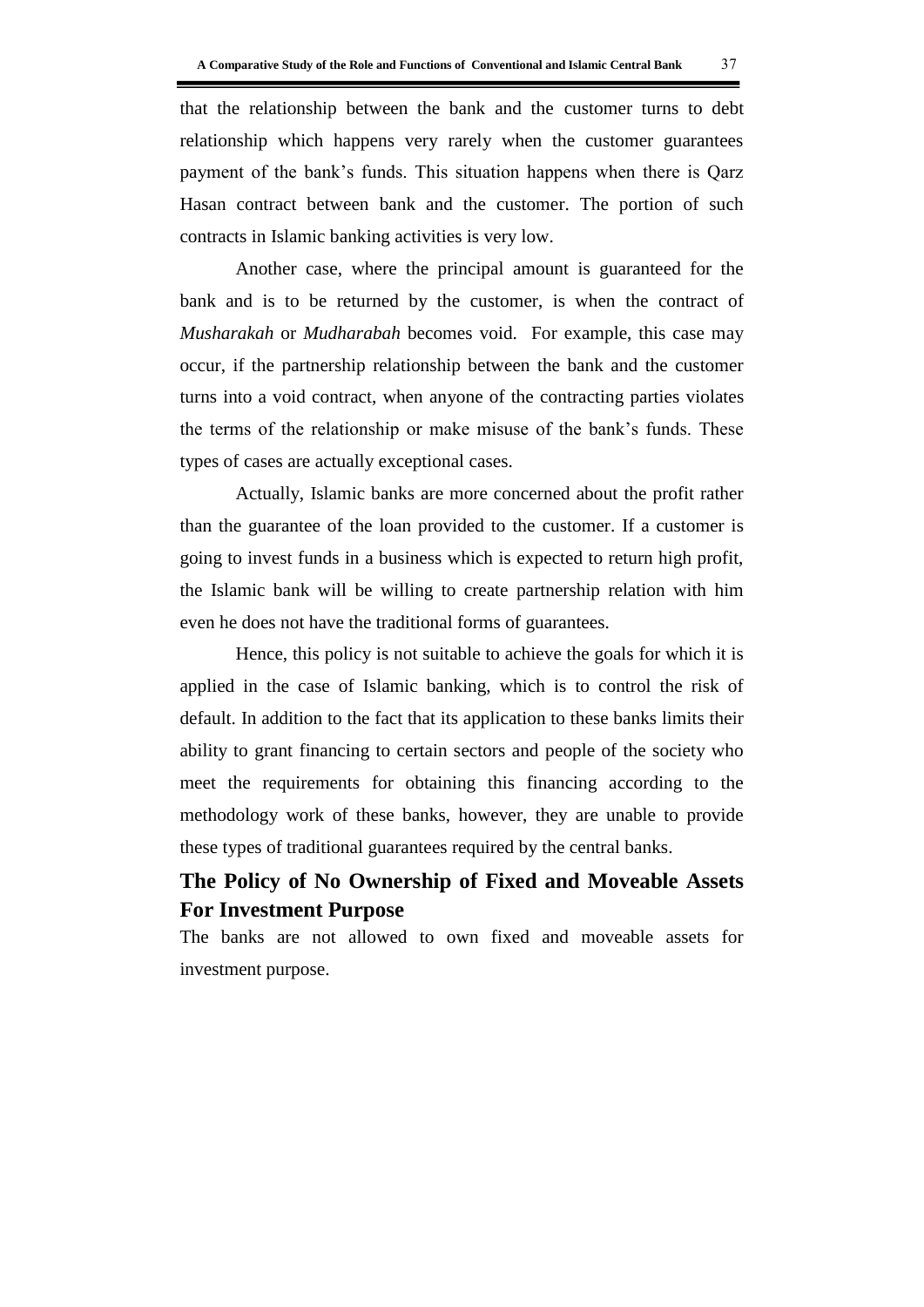This policy, of not allowing the ownership of fixed and movable assets, is not appropriate for the Islamic banking business as well, as Islamic banking business depends on investment as a main activity for the employment of funds, which requires the ownership of these assets. In fact, most of the Islamic modes of financing are asset based activities. Restricting Islamic banks from such type of ownership would be a major obstacle in performance of this activity. This is because Islamic bank does not deal in money only, rather it is a business entity. It owns and sells goods. It enters into partnership contracts with customers.

Thus, application of this policy to Islamic banks is not consistent with the nature of their activities and the nature of the risks to which their activity is exposed.

Dr Abdul Munim says:

"إن إختالف طبيعة و نوعية املخاطر اليت تواجه العمل املصريف اإلسالمي عن املخاطر اليت تواجه العمل المصري التقليدي تجعل منهجية و أساليب الرقابة التقليدية للبنك المركزي غير ملائمة للتطبيق على حالة المصارف الإسلامية وغير قادرة على تحقيق الأهداف المطلوبة كما أنها تمثل معوقا رئيسيا لأنشطة هذه المصارف في كثير من الحالات"<sup>/</sup>

*The difference in the nature and quality of the risks in Islamic banking business from that of the conventional banking business makes the traditional methodology and methods of control of the central bank, inappropriate for application in Islamic banks and is unable to achieve the required goals, as it is a major obstacle to the activities of these banks in many cases.* 

Here dr. Munim has emphasized on the importance of adopting different methodology for the supervision over Islamic bank due to difference between the nature of the Islamic and conventional banking system. The nature of the risk faced by Islamic bank is different from the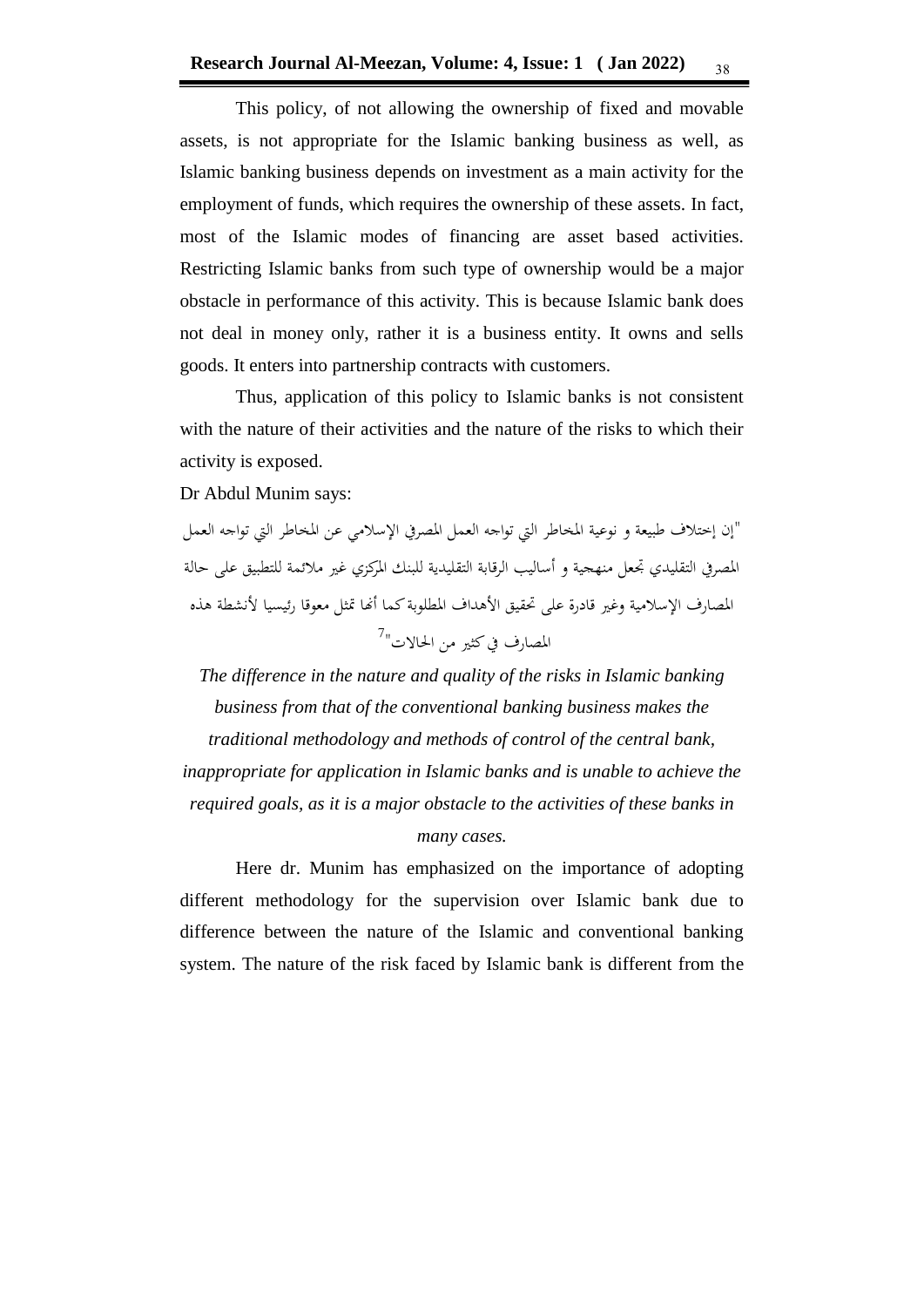risk the conventional bank is exposed to. If the supervision methodology applied on conventional banks is applied on Islamic banks, it will be an obstacle in the way of Islamic banking system. Thus, methodology of conventional central bank to supervise the banking system would be different from that of conventional central bank.

### **Islamic Central bank as lender of the lost Resort**

In addition to the above mentioned supervisory aspects, the central bank is required to perform the function of lender of last resort in a way that is consistent with the nature of the activities the of Islamic banks in case of both liquidity and solvency crises. We have discussed above, under the functions of conventional central bank, that the central bank plays its role as lender of last resort. The Islamic banks may feel, sometimes, lack of liquidity problem.

Liquidity crises may arise because, the Islamic bank, after investing an amount in a project, may not be able to receive that amount and profit as per planned and expected maturity period and gets late. In this situation, the bank may face the liquidity problem. Insolvency on the part of an Islamic bank may occur, however, the possibility of occurrence of such insolvency is very low, because of substantial volume of *Mudharabah* deposits. *Mudharabah* is an agreement in which funds are provided by one party for investment and the other party is responsible to use his labor and professional skills to generate profits<sup>8</sup>. Thus, deposits with bank on *Mudharabah* bases are generally sufficient to protect demand deposits.

Yet, if the central bank deems it necessary to help an Islamic bank facing liquidity problem, it will help him on the basis of Qrz Hasan contract which means giving loan without interest as interest is prohibited in Islam.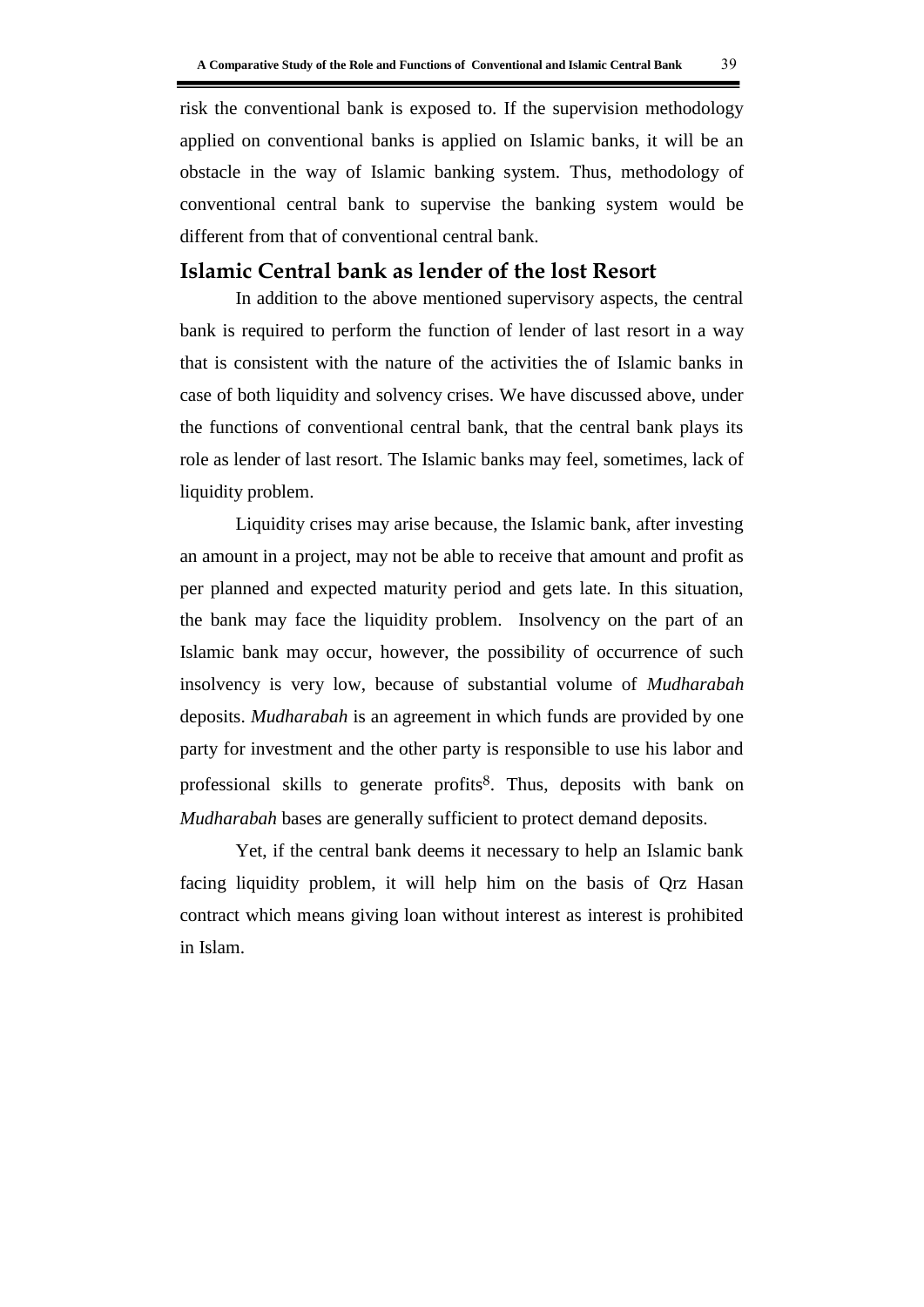## **Credit Allocation**

A conventional Central bank also plays a distributive role in the economy. Distributive role means that it develops different policies for different sectors of the economy. Each policy may have different effects on each of the various sectors of the economy. credit allocation means that the central bank determines ceilings over the credit facility extended to different sectors of the economy. For example, the central bank may put a condition that a commercial bank cannot provide credit facility for car financing or for construction purpose. The main objective of such instruction is to achieve the goal of stable economy through its distributive role by concentration on each sector of the economy.

As for as an Islamic banking is concerned, one may raise the question, is it allowed for a central bank from shariah point of view to put such conditions upon an Islamic bank? Is it consistent with the basic rule of Islam which says that everyone is free to spend his wealth and invest his money in any sector as long as it is not against the shariah rules?

Apparently, it is not allowed to stop someone from investing his amount in a field of his choice, so central bank is also not allowed to put condition on banks preventing them from investing his funds in a specific sector of the economy. This is against the right of individuals to dispose of his wealth as, when and where he wishes as long as it does not contradict the shariah principles and public interest.

In fact, one of the main objectives of shariah that can be derived and deduced from the shariah provisions related to every field of life, is interest of public.

The famous Muslim Jurist Ibnul Qayyim says:

"إِنَّ الشَّرِيعَةَ مَبْنَاهَا وَأَسَاسُهَا عَلَى الْحِكَمِ وَمَصَالِحِ الْعِبَادِ فِي الْمَعَاشِ وَالْمَعَادِ"<sup>9</sup> َ  $\overline{\phantom{a}}$ َ َ  $\overline{\phantom{a}}$ ∫<br>∹  $\ddot{\phantom{0}}$ ب ِ ِ  $\overline{\phantom{a}}$ َ َ  $\triangleleft$ ٔ<br>أ َ ۵<br>ا .<br>أ ن .<br>. ا<br>ا َ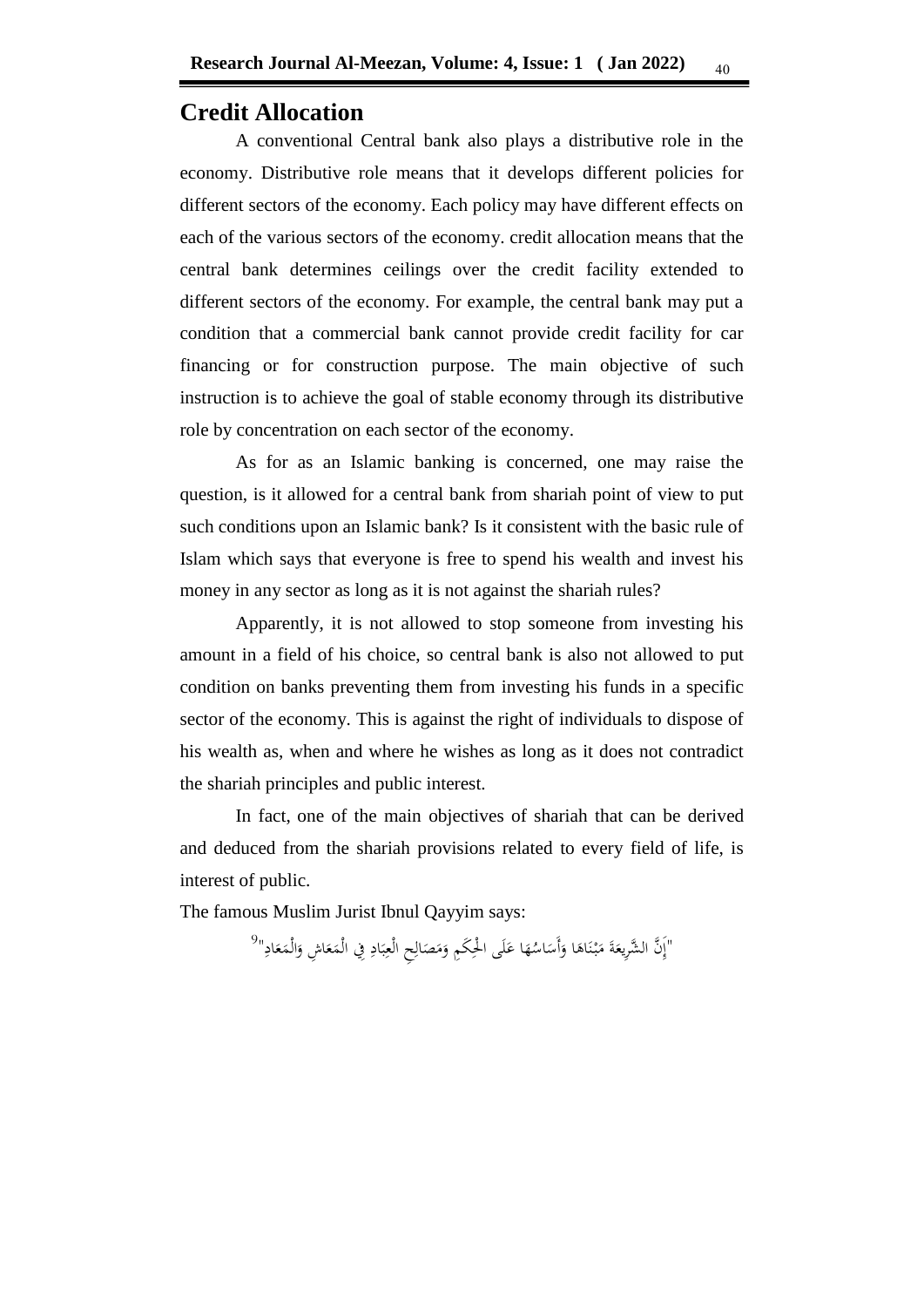# *Islamic Shariah is based and built on wisdoms and public interest in this world and the world hereafter.*

It is the responsibility of an Islamic state to intervene in the economic activities to ensure safety of public interest. If any sector of the economy is being ignored by the investors and this ignorance may result in economic instability in the country, the government is responsible to take necessary steps and measures to save that sector of economy. The government is allowed to intervene and impose some conditions upon individuals to save that sector to ensure public interest even if the action goes against right of individual interest in their use of wealth according to their will and preferences, an already accepted right by  $Islam<sup>10</sup>$ . This is because public interest and rights have preference over private rights. Therefore, Monopoly is not allowed in Islam because it is against the public interest. There is Hadith of Prophet

# $^{11}$ الايحتكر إلا خاطئ $^{\prime\prime}$

### *"No one withholds goods till their price rises but a sinner."*

In the light of above discussion, government is allowed to issue instructions to the banks to ensure economic stability in the country even if they are deprived of their right of freedom with regard to the use of his wealth according to his will. Thus, this intervention by the government is not against the provisions of shariah.

However, it would be preferred to attract investors to invest in the sector which the government want to prefer over the other and should avoid direct instruction to prevent form investing in some sector of the economy or imposing conditions to prevent them from investing in some sectors of the economy.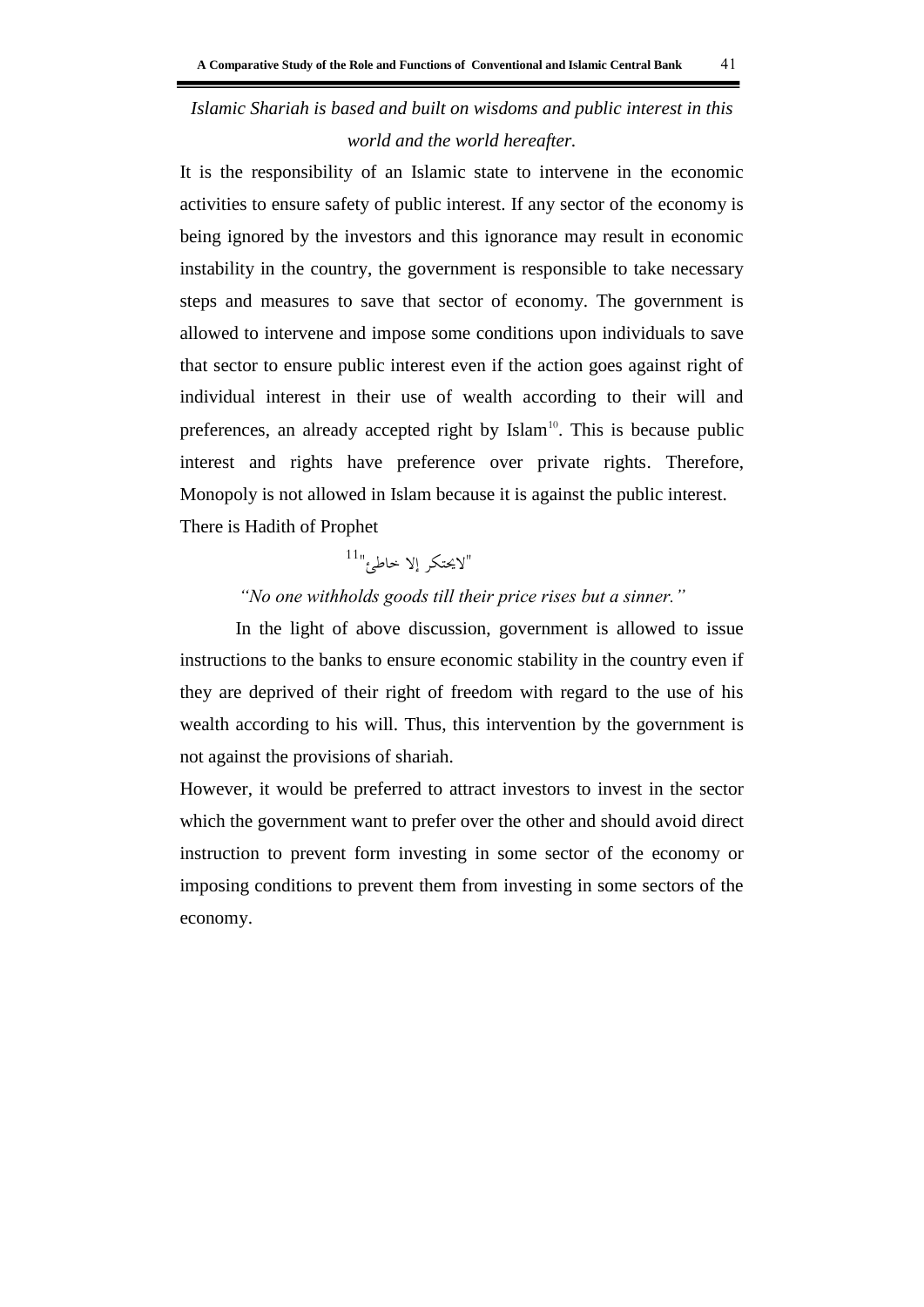### **Issuance of Currency and Money Supply Control**:

One of the basic functions of an Islamic central bank is to issue currency and maintain the value of money at a suitable, stable and desired level. There is no disagreement among Muslim jurists that the state - and only the state - is the authority in issuance of currency and it is not permissible for anyone to perform this task.

According to Imam Ahmad coins must be minted in Islamic minting house with the permission of the head of state because if general public is allowed to mint the coins it will lead to harm to them.<sup>12</sup>

Another Muslim jurist of Hanbali School of thought Imam Ibne Taymiyyah is of the view that the head of the Islamic state is responsible for minting of coins for the people.13

As we have mentioned before, Abdul Malik Bin Marwan is the first caliph in Islamic history who formally minted gold and silver coins in 76AH called Al-Dirham Al-Islami and al-Dinar Al Islami. He also restricted the process of minting coins to the central government.<sup>14</sup>

An Islamic central bank is also responsible for issuing of currency and maintaining its value. It will also insure steady economic growth. It is a primary institute in the state to formulate and implement the monetary policy. It will use whatever instruments, tools and method necessary for a successful monetary policy as long as they are not in conflict with teachings of shariah. For example, Islamic central bank is not allowed to use interest as a tool for monetary policy as interest is prohibited in Islam.

Allah Says in the wholly Quran:

"أحل الله البيع و حرم الربو<sup>"15</sup>

*"But Allah hath permitted trade and forbidden usury".*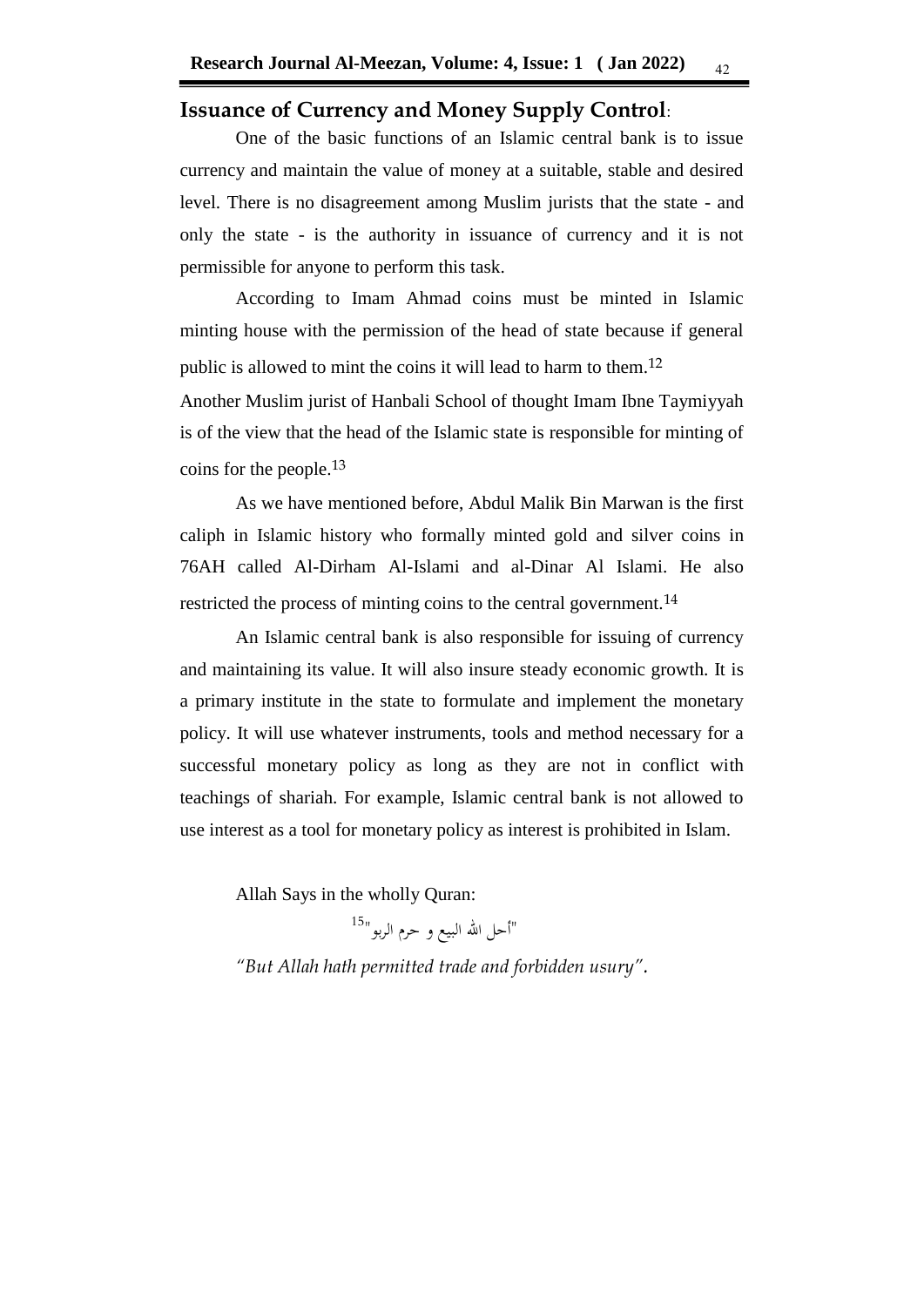Likewise, it cannot take any a step that is considered against the public interest or have a positive effect only on specific class of the society ignoring other classes as this is against the social justice doctrine of Islam.

Allah sys in the Quran,

"إِنَّ اللَّهَ يَأْمُرُ بِالْعَدْلِ وَالإِحْسَانِ وَإِيتَاءِ ذِي الْقُرْبَى"<sup>16</sup> َ ِ ً.<br>أ ِ إ َ  $\ddot{\phantom{1}}$ َ ِ ب .<br>أ ي َ

*"Indeed, Allah orders justice and good conduct and giving to relatives.*"

Moreover, if a policy is formulated which benefit only rich people it will also be considered against the teachings of Islam. Islam emphasizes on distribution of wealth and does not want wealth to be concentrated in few hands of society. Another verse in the Quran says:

> "كَيْ لَا يَكُونَ دُولَةً بَيْنَ الْأَغْنِيَاءِ مِنْكُمْ"<sup>17</sup> ْ ن **∕** ِ **ٔ** ي ِ ً َ ْ

*"So that it will not be a perpetual distribution among the rich from among you."*

According to the teachings of Islam, the deprived and poor people of the society must be given priority and special attention by the state to ensure equitable distribution of wealth. Thus, the central bank should formulate monetary policy, keeping in view the basic concepts and teachings of Islam as referred above.